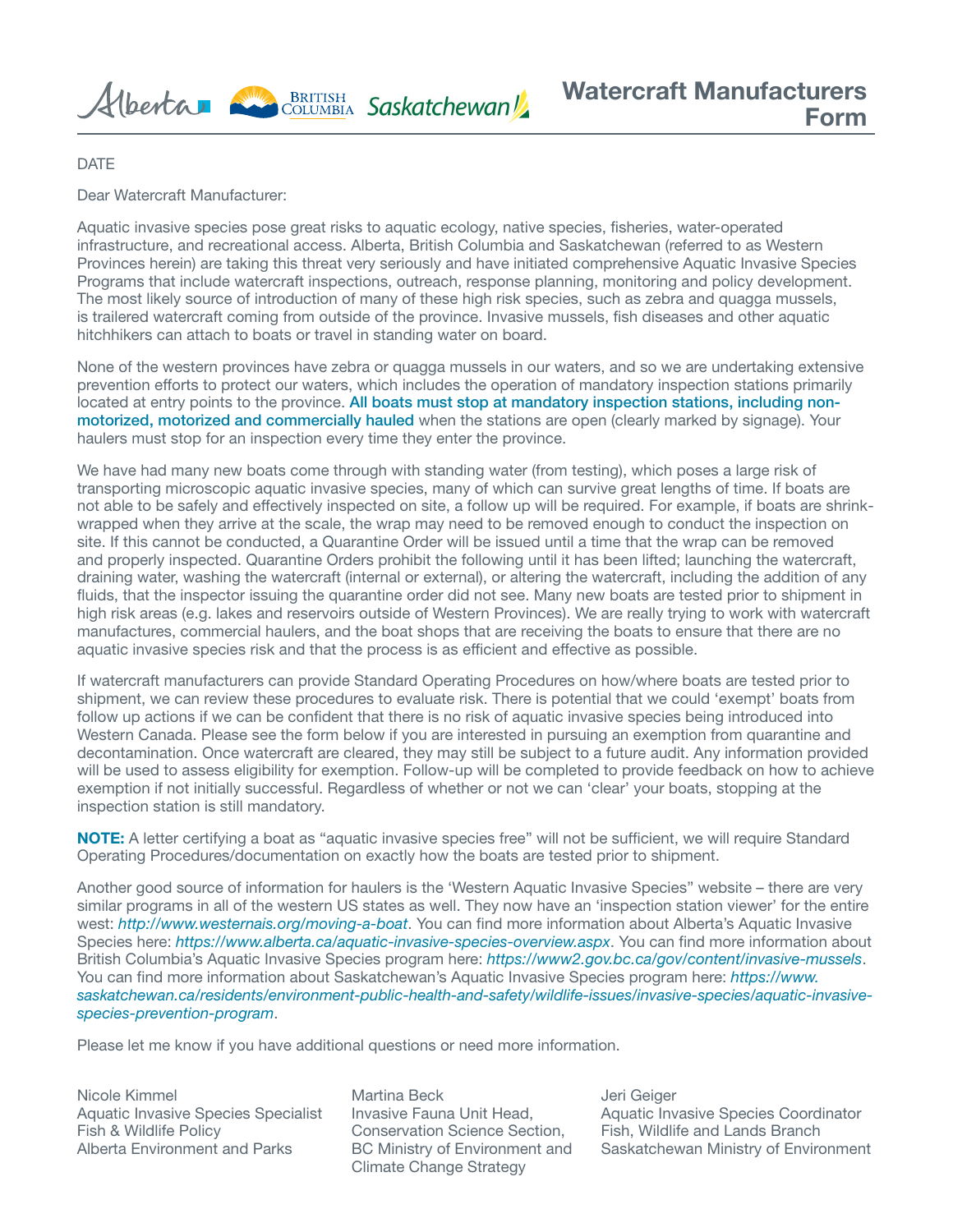Alberta BRITISH Saskatchewan



| <b>MANUFACTURER INFORMATION</b>                                                                                                                              |                            |                        |  |  |
|--------------------------------------------------------------------------------------------------------------------------------------------------------------|----------------------------|------------------------|--|--|
| <b>Name of Manufacturer:</b>                                                                                                                                 |                            |                        |  |  |
| <b>Type of Watercraft(s):</b>                                                                                                                                | <b>Type of Propulsion:</b> |                        |  |  |
| <b>Location of Factory: Address:</b>                                                                                                                         |                            |                        |  |  |
| City:                                                                                                                                                        | <b>State/Province:</b>     |                        |  |  |
| <b>TESTING</b>                                                                                                                                               |                            |                        |  |  |
| Are the watercraft tested in a naturally occurring system such as a lake, reservoir, or river? $\Box$ Yes $\Box$ No                                          |                            |                        |  |  |
| If yes, has the watercraft been inspected for aquatic invasive species, decontaminated, and/or previously<br>quarantined by another jurisdiction? □ Yes □ No |                            |                        |  |  |
| If yes, please explain:                                                                                                                                      |                            |                        |  |  |
|                                                                                                                                                              |                            |                        |  |  |
| Are the watercraft tested in a controlled facility (e.g. man-made pond onsite, indoor facility, etc.)?: $\Box$ Yes $\Box$ No                                 |                            |                        |  |  |
| If yes, what is the source of the water?                                                                                                                     |                            |                        |  |  |
| If yes, is the testing facility used for new watercraft only or used/warranty returns as well?                                                               |                            |                        |  |  |
| Describe specifically where the watercraft are tested:                                                                                                       |                            |                        |  |  |
| <b>Waterbody:</b>                                                                                                                                            | <b>Nearest City:</b>       | <b>State/Province:</b> |  |  |
| <b>DESCRIBE SPECIFIC TESTING PROTOCOLS:</b>                                                                                                                  |                            |                        |  |  |
| Are ballast tanks/bags filled?                                                                                                                               |                            |                        |  |  |
|                                                                                                                                                              |                            |                        |  |  |
| If ballast bags are filled to test, how was the water drained after testing?                                                                                 |                            |                        |  |  |
|                                                                                                                                                              |                            |                        |  |  |
| Is the watercraft shipped to Alberta or British Columbia fully winterized?                                                                                   |                            |                        |  |  |
| Is the trailer submerged as well during testing?                                                                                                             |                            |                        |  |  |
|                                                                                                                                                              |                            |                        |  |  |